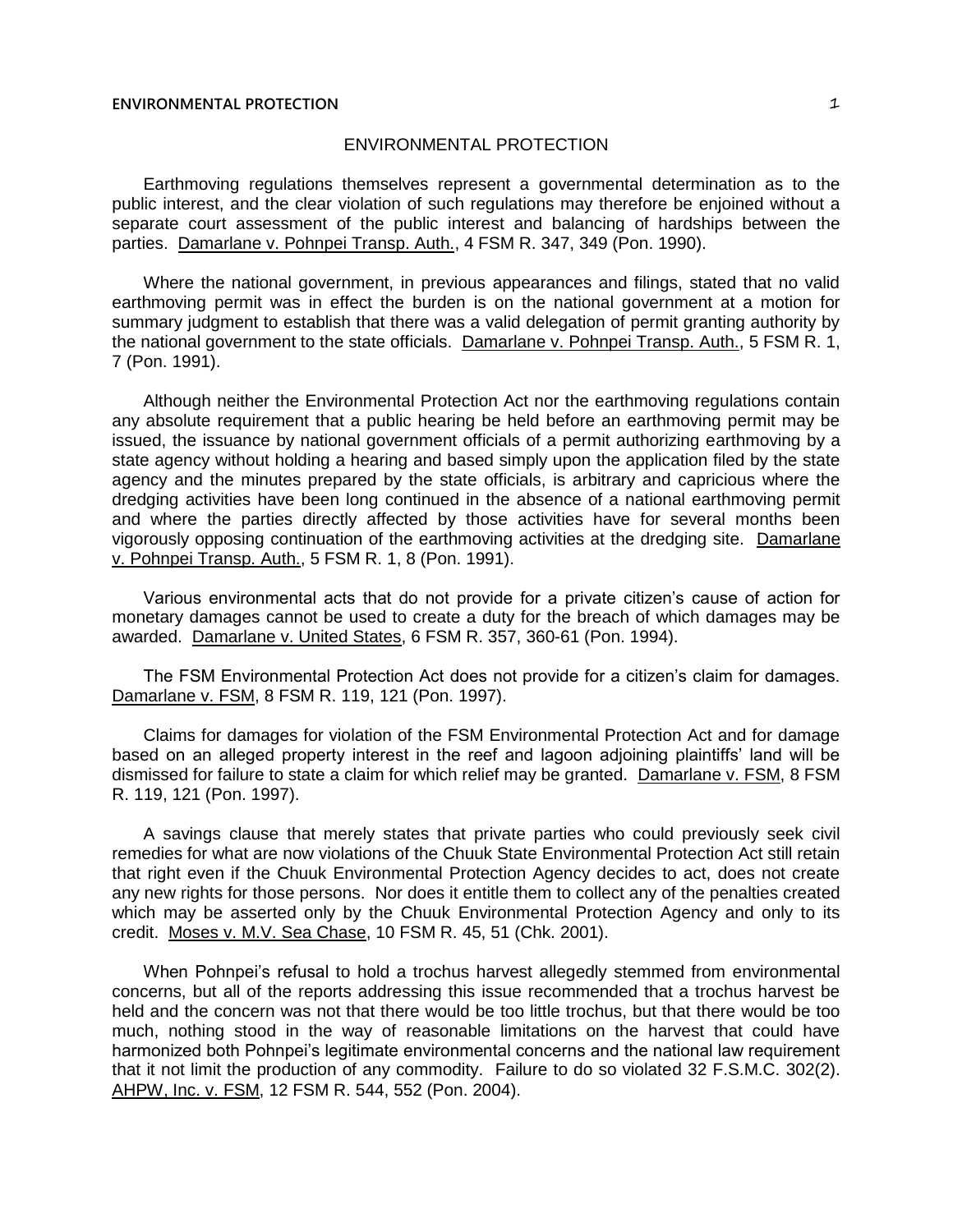## **ENVIRONMENTAL PROTECTION** 2

A cause of action exists in admiralty and maritime law for recovery of damages for oil contamination of wildlife and other natural resources in the marine environment. The type of injury includes both physical loss or injury, such as due to the grounding on the reef, as well as loss of use, either because of a government ban or because there has been a diminution of the resources because of oil contamination. Maritime nations generally recognize that parties injured by an oil spill should recover their damages, as the polluter must pay. Such a cause of action is available under the general admiralty and maritime law of the Federated States of Micronesia. People of Rull ex rel. Ruepong v. M/V Kyowa Violet, 14 FSM R. 403, 416 (Yap 2006).

Nuisance law is frequently used to address liability in environmental contamination cases. People of Rull ex rel. Ruepong v. M/V Kyowa Violet, 14 FSM R. 403, 416 (Yap 2006).

No offset for sums spent on cleanup can be given since the defendants had a duty to mitigate their damages and a legal duty imposed by Yap law to respond to the oil spill and clean up as much as possible. The oil spill cleanup protected them from greater liability. People of Rull ex rel. Ruepong v. M/V Kyowa Violet, 14 FSM R. 403, 420 (Yap 2006).

When the issue of continued monitoring of the marine environment remains unresolved, the court may hold in abeyance its ruling with respect to the monitoring issue and will retain jurisdiction over this issue in the expectation that the parties (and the State) can resolve any differences themselves. People of Rull ex rel. Ruepong v. M/V Kyowa Violet, 14 FSM R. 403, 422 (Yap 2006).

Title 1 of the Compact governs the relationship between and amongst the parties to the Compact and its environmental protection section does not create a private cause of action since it provides that actions brought pursuant to that section may be initiated only by the FSM government. Damarlane v. Damarlane, 18 FSM R. 177, 179 (Pon. 2012).

No private cause of action exists under the FSM Environmental Act – Section 704 by its own terms limits enforcement of the Act to the Board and Section 502 is aspirational. Damarlane v. Damarlane, 18 FSM R. 177, 179-80 (Pon. 2012).

When the plaintiffs have not stated a claim based on national law on which the FSM Supreme Court may grant relief and when all that remains is state law, including state environmental regulations, they have not persuaded the court to retain the case, and the court will therefore abstain. Damarlane v. Damarlane, 18 FSM R. 177, 181 (Pon. 2012).

Defendants may be liable for nuisance regardless of whether they violated any environmental regulations and regardless of and without reference to any environmental regulations or laws. Violation of any such regulations might be used as evidence that a nuisance exists. A plaintiffs' nuisance cause of action is not and cannot be based on statutes or regulations when the complaint would state a common law cause of action for nuisance even if there were no environmental laws. Damarlane v. Damarlane, 19 FSM R. 97, 108 (App. 2013).

National or state environmental laws and regulations are relevant to a nuisance claim only to the extent that failure to comply with those laws and regulations that apply to the defendants, may be evidence that the defendants' conduct is unreasonable, negligent, or reckless. However, reference to those laws is not necessary for the plaintiffs to prevail on a nuisance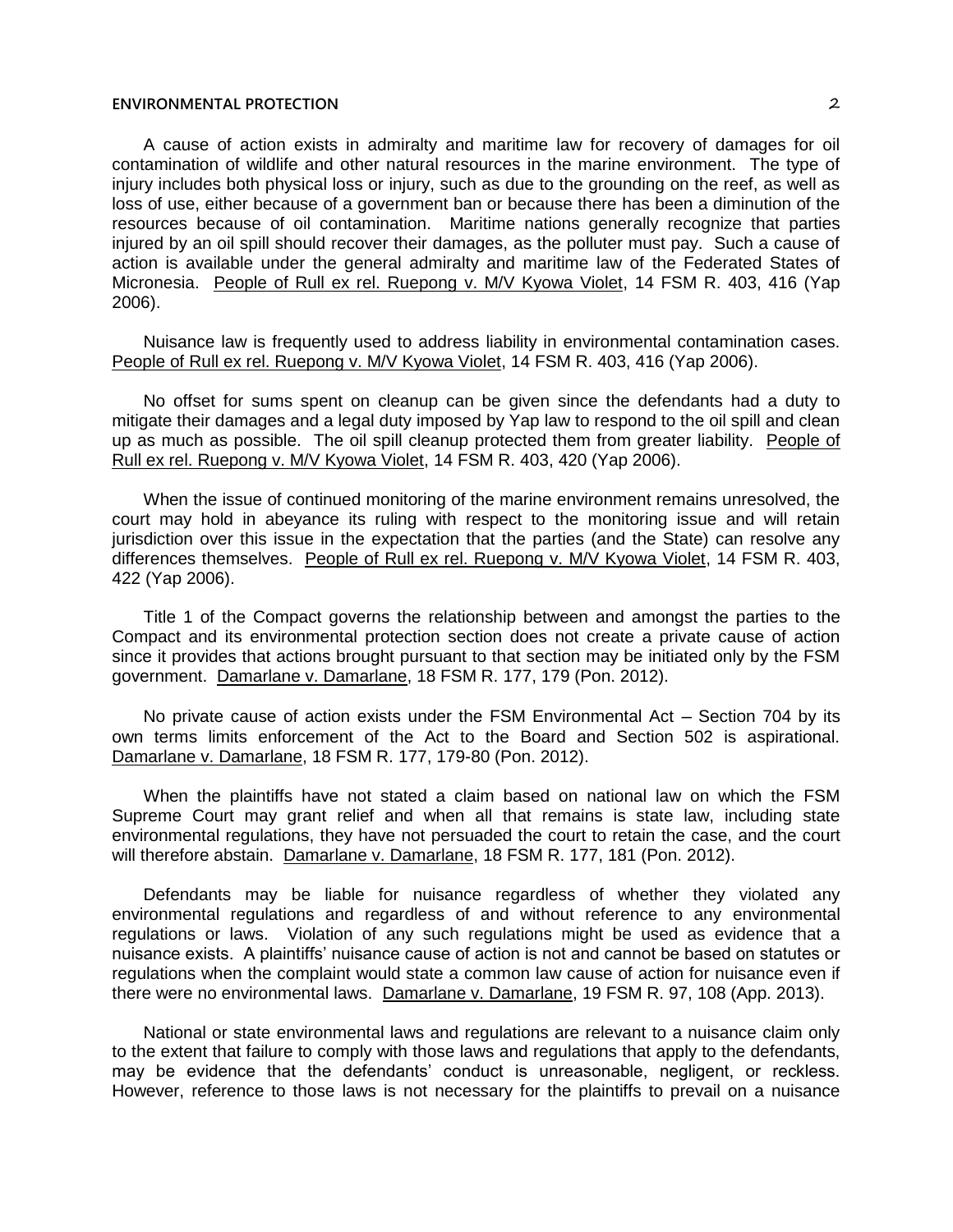## **ENVIRONMENTAL PROTECTION** 3

cause of action. Damarlane v. Damarlane, 19 FSM R. 97, 109 (App. 2013).

Nuisance law is frequently used to address liability in environmental contamination cases. Damarlane v. Damarlane, 19 FSM R. 97, 109 (App. 2013).